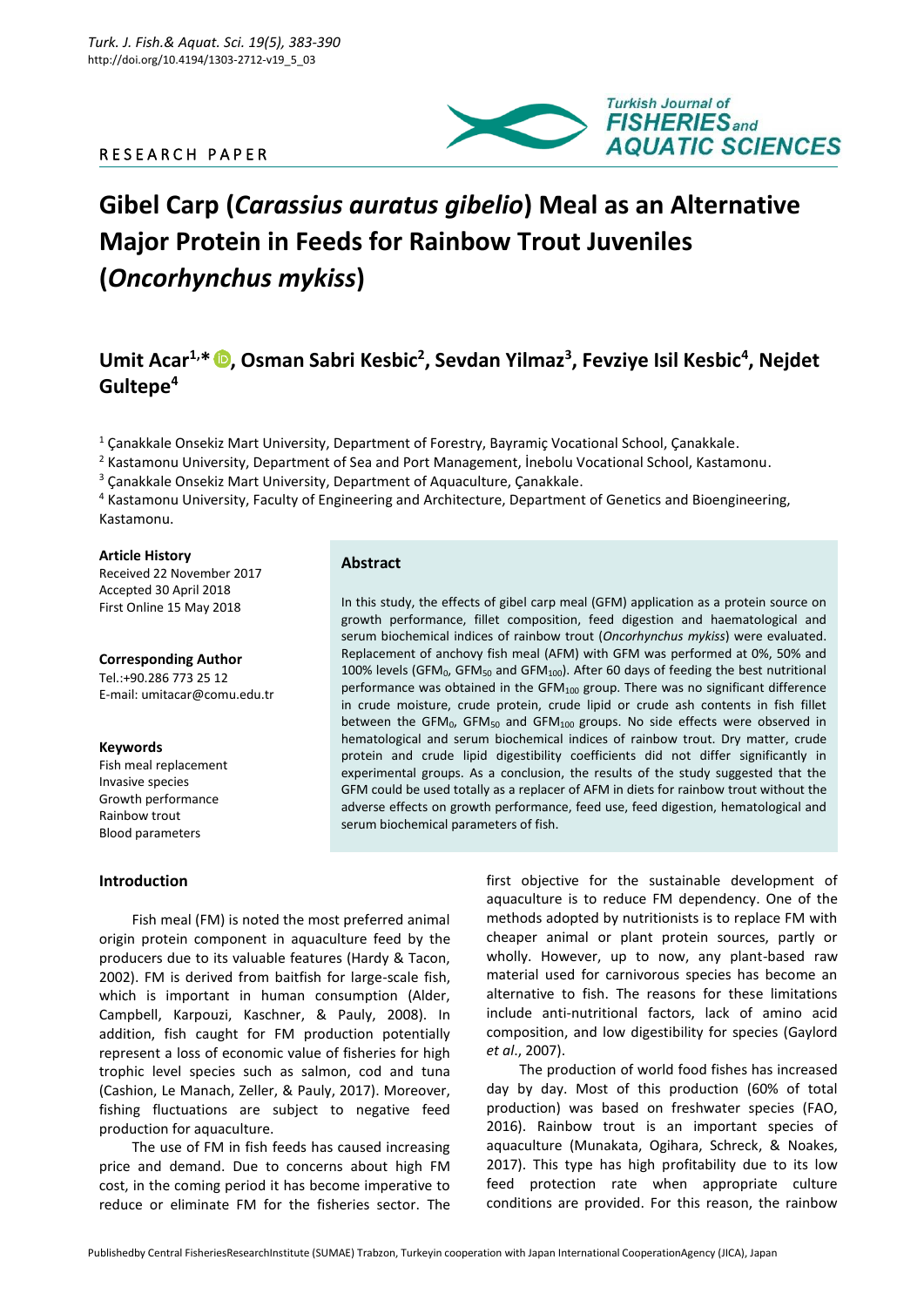trout (FAO, 2016), provide the world with an estimated 24.5% aquaculture production.

In general, observing physiological reactions is not enough to determine the effects of nutrition on the health status of fish. Thus, changes in blood parameters based on nutritional activities provide a more reliable clue in determining the health status of fish Farhangi & Carter, (2001).

In general, the presence of non-indigenous fish species in habitats has been admitted as negative for the protection of indigenous fish species (Lusková, Lusk, Halačka, & Vetešník, 2009). One of the most common progeny in Europe is *Carassius auratus gibelio* (Szczerbowski, 2002). There is no commercial value of such invasive cyprinid, up to the present it has not been taken into consideration by the public. In addition, it is rich in protein as a feed additive (65% in the current study). In terms of the freshwater fishery sector in Turkey, carp fishery constituted 16% {5,500 tons) of total fishery (Atalay, Kırankaya, & Ekmekçi, 2017). Plant feeds are commonly used alternative protein source in the aquaculture (Tacon & Metian, 2008). However, vegetable-based raw materials have some basic amino acid deficiencies and nutritional inhibitors, which limit their use in fish diets.

In conclusion, this study was conducted to evaluate the growth performance and fish health of the rainbow trout juveniles fed with meal obtained from the invasive species (*Carassius auratus gibelio*) in Europe.

# **Materials and Methods**

Gibel Carp Meal and Experimental Diets Preparation

Gibel carps were obtained from local fisherman. All fish, after removing their internal organs, were separated in small pieces and boiled. They were then dried in the oven at 40°C for 24 hours. Dried fish were ground, stored in airtight plastic containers passed through a 595 μm sieve and kept in a refrigerator at 4°C until required for use in diet production.

The experimental diets were produced in the laboratory. The formulation and major nutrients composition of the 3 experimental diets are presented in Table 1. Diets were prepared by replacing 0% (GFM0), 50% (GFM50), and 100% (GFM100) of the added anchovy meal of the control diet with gibel carp fish meal (GFM). All diets contained approximately 38 % crude protein (CP) and 15 % crude lipid (CL) (Table 1)

# **Feeding Trial**

This study was carried out at the Kastamonu University aquarium unit (Kastamonu, Turkey). The rainbow trout were obtained from the local facility and fed commercial pelleted diet (45 % CP, 18 % CL) for 2 weeks until the start the feeding trial. Then fish were weighted (average weight 4.58±0.09 g) and randomly selected 25 fish per aquarium were distributed to 9 equally sized experimental aquarium (60  $\times$  40  $\times$  50 cm). Fish were hand-fed with experimental diets (in triplicates) to apparent satiation, twice a day for 60 days. During the feeding experiment the average water temperature was 12.8±0.3°C, the dissolved oxygen was 8.2±0.2 mg L-1 and the pH was 7.9±0.1.

# **Calculations, Proximate Composition Analysis in Fish Fillets and Feeds**

Growth performance and feed utilization of experimental fish were calculated described by Kesbiç *et al*., (2016).

The digestibility study was carried out during the last week of the experiment. According to Furukawa (1966), digestion tests were included in 0.5% chromic oxide experimental diets. After seven adaptation periods, the stools were collected using a modified stool collection system for 7 days, centrifuged (4 ° C, 4000 rpm, 15 minutes), freeze-dried and analyzed. Apparent digestibility (AD) coefficients were calculated according to the following formula:

ADDry Matter (%)

ADNutrient (%)

Feed and fish samples (five fish per tank) were analyzed for proximate and fatty acids composition according to AOAC (2003) at the end of trial.

# **Blood Collections and Analyses**

After a 60-day growth period, five fish from each aquarium were collected to draw blood. For blood sampling, fish were anesthetized with phenoxyethanol (Sigma-AIdrich Co. LLC, Germany). Blood samples were collected from the tail vein using a 2 mL syringe then centrifuged at 4000 rpm to separate serum for 10 minutes for biochemical assays. Biochemical indices including glucose (GLU), total protein (TPROT), albumin (ALB) triglyceride (TRI), cholesterol (COL), alkaline phosphatase (ALP), glutamic oxaloacetic transaminase (GOT), glutamic pyruvic transaminase (GPT) and lactate dehydrogenase (LDH) in serum were analyzed using bioanalytical test kits (Bioanalytic Diagnostic Industry, Co) and measured with a Shimadzu spectrophotometer (PG Instruments, UK).

Nudo & Catap (2011) reported the method for determining the lysozyme activity used. Briefly, 25 μl serum sample is added to 175 μl Micrococcus luteus suspension (pH 5.8) and samples on 96 plates were incubated at room temperature for 30 minutes It allowed. Readings were made at 450 nm multisense microplate reader and standard (L6876 Sigma, Lysozyme from chicken egg white) in μg / mL as standard calculated from the curved line.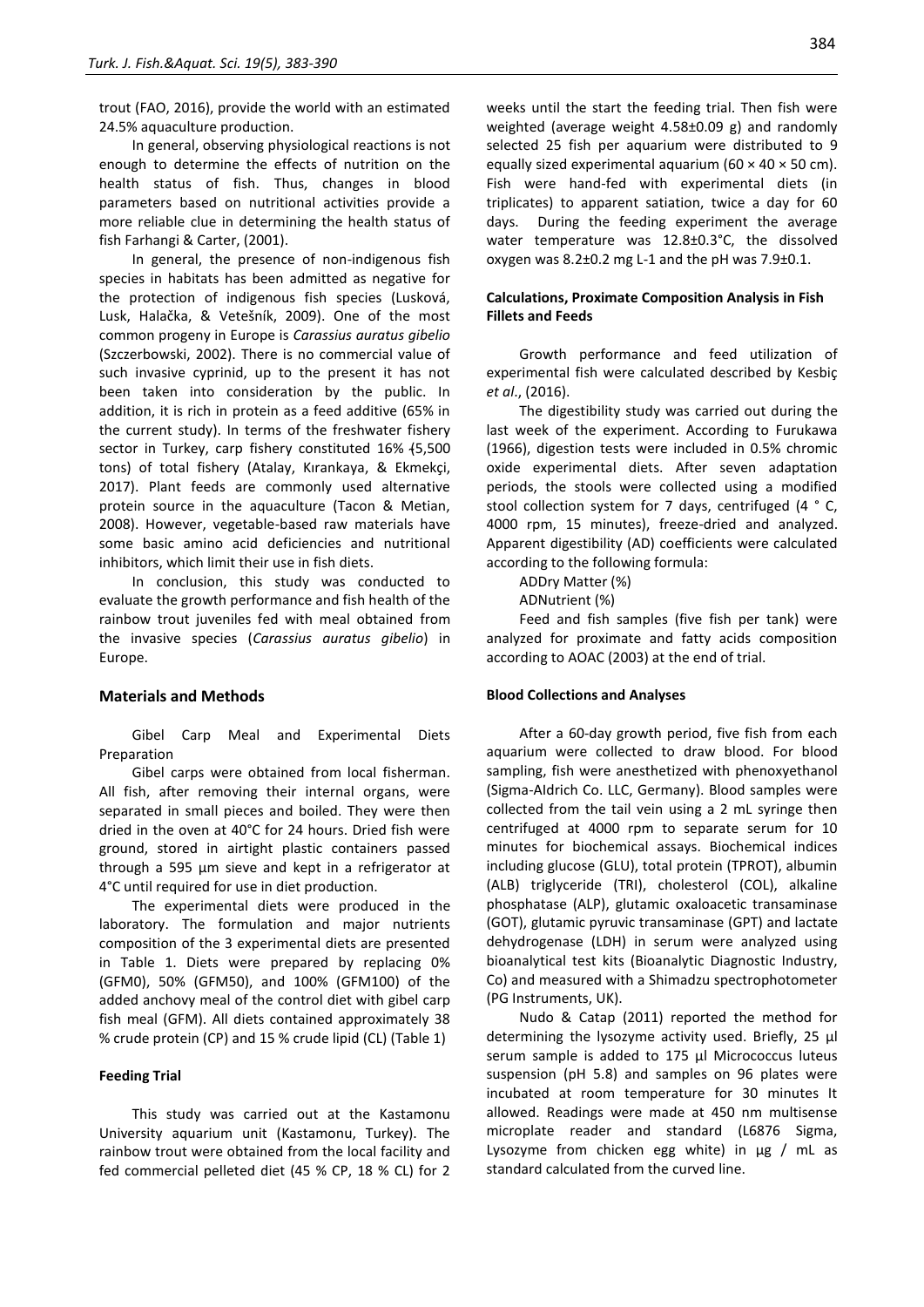Myeloperoxidase activity analysed with some changes of the methods reported in the literature (Quade & Roth 1997; Kumari & Sahoo 2006). For analysis, 10 μl of the serum sample was diluted with 90 μl of HBSS solution. Subsequently, this mixture was added with a solution containing 3,3 ', 5,5' tetramethylbenzidine dihydrochloride and hydrogen peroxide, and the reaction was stopped with 35 μl of sulfuric acid after 2 minutes. Readings were made at 450 nm multisense microplate reader.

Blood samples were allocated for hematological assays and tuber heparin was added containing the rest for other hematological analysis. Red blood cells (RBC, 106 mm3), hematocrit (Hct, %) and hemoglobin (Hb, g dL-1) was determined by using the method of Blaxhall & Daisley (1973). RBC was counted with a Thoma hemocytometer with the usage of Dacie's diluting fluid. Hct was determined by using a capillary hematocrit tube. Hb concentration was determined with spectrophotometry (540 nm) by using the cyanomethahemoglobin method. Mean corpuscular volume (MCV), mean corpuscular hemoglobin (MCH), and mean corpuscular hemoglobin concentration (MCHC) were calculated by using the following formula (Bain, Lewis, & Bates, (2006):

 $MCV(\mu m3) = [(Hct, %) \times 10]/(RBC, \times 106 \text{ per mm3}),$ 

 $MCH(pg) = [(Hb, g/dL) \times 10]/(RBC, \times 106$  per mm3)and

MCHC(%) = [(Hb, g/dL) × 100]/(Hct, %).

#### **Statistical Analyses**

Values of all measured variables are expressed as least square means and standard deviation. Statistical significance was determined by one-way analysis of variance (ANOVA), followed by Tukey multi comparison

Table 1. Ingredients (g kg<sup>-1</sup>), composition of the experimental diets and essential amino acids (AA) profile (as % of protein) in anchovy fish meal (AFM), gibel carp fish meal (GFM), and experimental diets containing graded replacement levels of AFM with GFM

| Ingredients composition (g $kg^{-1}$ ) |       |            | GFM <sub>0</sub>         | GFM <sub>50</sub> | GFM <sub>100</sub> |
|----------------------------------------|-------|------------|--------------------------|-------------------|--------------------|
| Fish meal $\overline{1}$               |       |            | 470                      | 235               |                    |
| Gibel carp meal                        |       |            | $\overline{\phantom{a}}$ | 235               | 470                |
| Soybean meal <sup>2</sup>              |       |            | 200                      | 200               | 200                |
| Wheat meal <sup>2</sup>                |       |            | 110                      | 110               | 110                |
| Corn starch <sup>2</sup>               |       |            | 75                       | 80                | 85                 |
| Fish $\sigma$ il <sup>3</sup>          |       |            | 125                      | 120               | 115                |
| Vitamin – Mineral <sup>4</sup>         |       |            | 40                       | 40                | 40                 |
| Total                                  |       |            | 1000                     | 1000              | 1000               |
| Gross composition(g kg-1DM)            |       |            |                          |                   |                    |
|                                        | AFM   | <b>GFM</b> | GFM <sub>0</sub>         | GFM <sub>50</sub> | GFM <sub>100</sub> |
| Protein                                | 57.02 | 65.05      | 384.0                    | 388.7             | 389.4              |
| Lipid                                  | 13.76 | 10.63      | 155.3                    | 153.9             | 154.7              |
| Ash                                    | 15.44 | 17.02      | 111.7                    | 122.1             | 136.6              |
| <b>NFE</b>                             | 11,15 | 6,06       | 329.0                    | 304.5             | 284.3              |
| Aspartic Acid                          | 1.88  | 2.20       | 0.88                     | 0.96              | 1.00               |
| Glutamic Acid                          | 0.96  | 1.27       | 0.45                     | 0.52              | 0.58               |
| Serine                                 | 13.93 | 13.44      | 6.54                     | 6.43              | 6.12               |
| Histidine                              | 1.50  | 1.27       | 1.03                     | 0.98              | 0.91               |
| Glycine                                | 8.35  | 9.34       | 4.38                     | 4.39              | 4.25               |
| Alanine                                | 8.26  | 8.86       | 4.16                     | 4.16              | 4.03               |
| Tyrosine                               | 1.61  | 1.82       | 0.85                     | 0.86              | 0.83               |
| Valine                                 | 2.47  | 2.55       | 1.86                     | 1.88              | 1.86               |
| Methionine                             | 1.05  | 1.09       | 0.68                     | 0.70              | 0.69               |
| Tryptophan                             | 5.29  | 5.11       | 2.66                     | 2.62              | 2.50               |
| Phenylalanine                          | 1.42  | 1.73       | 1.34                     | 1.42              | 1.46               |
| Isoleucine                             | 1.63  | 2.08       | 1.47                     | 1.58              | 1.65               |
| Leucine                                | 0.31  | 0.54       | 1.22                     | 1.28              | 1.32               |
| Lysine                                 | 6.83  | 6.49       | 3.16                     | 3.32              | 3.45               |

<sup>1</sup> Anchovy fish meal. Koptur Balıkçılık. Trabzon. Turkey

<sup>2</sup> Soybean meal. Agromarin Yem San. ve Tic. A.Ş. İzmir. Turkey

<sup>3</sup> Anchovy fish oil. Agromarin Yem San. ve Tic. A.Ş. İzmir. Turkey

<sup>4</sup> Vitamin and Mineral Mixture: Vitamin A. 18000 IU kg<sup>1</sup>feed; Vitamin D<sub>3</sub>. 2500 IU kg<sup>1</sup>feed; Vitamin E. 250 mg kg<sup>1</sup>feed Vitamin K<sub>3</sub>. 12 mg kg<sup>1</sup>feed; Vitamin B<sub>1</sub>. 25 mg kg<sup>-1</sup>feed; Vitamin B<sub>2</sub>. 50mg kg<sup>-1</sup>feed; Vitamin B<sub>3</sub>. 270 mg kg<sup>-1</sup>feed; Vitamin B<sub>6</sub>. 20 mg kg<sup>-1</sup>feed; Vitamin B<sub>12</sub>. 0.06 mg kg<sup>-1</sup>feed; Vitamin C. 200 mg kg<sup>-1</sup>feed; Folic acid. 10 mg kg<sup>-1</sup>feed; Calcium d–pantothenate. 50 mg kg<sup>-1</sup>feed; Biotin. 1 mg kg<sup>-1</sup>feed; Inositol. 120 mg kg<sup>-1</sup>feed; Choline chloride. 2000 mg kg<sup>-1</sup>Fe. 75.3 mg kg<sup>-1</sup>; Cu. 12.2 mg kg<sup>-1</sup>; Mn. 206 mg kg<sup>-1</sup>; Zn. 85 mg kg<sup>-1</sup>; 1.3 mg kg<sup>-1</sup>; Se. 0.350 mg kg<sup>-1</sup>; Co. 1 mg kg<sup>-1</sup> feed.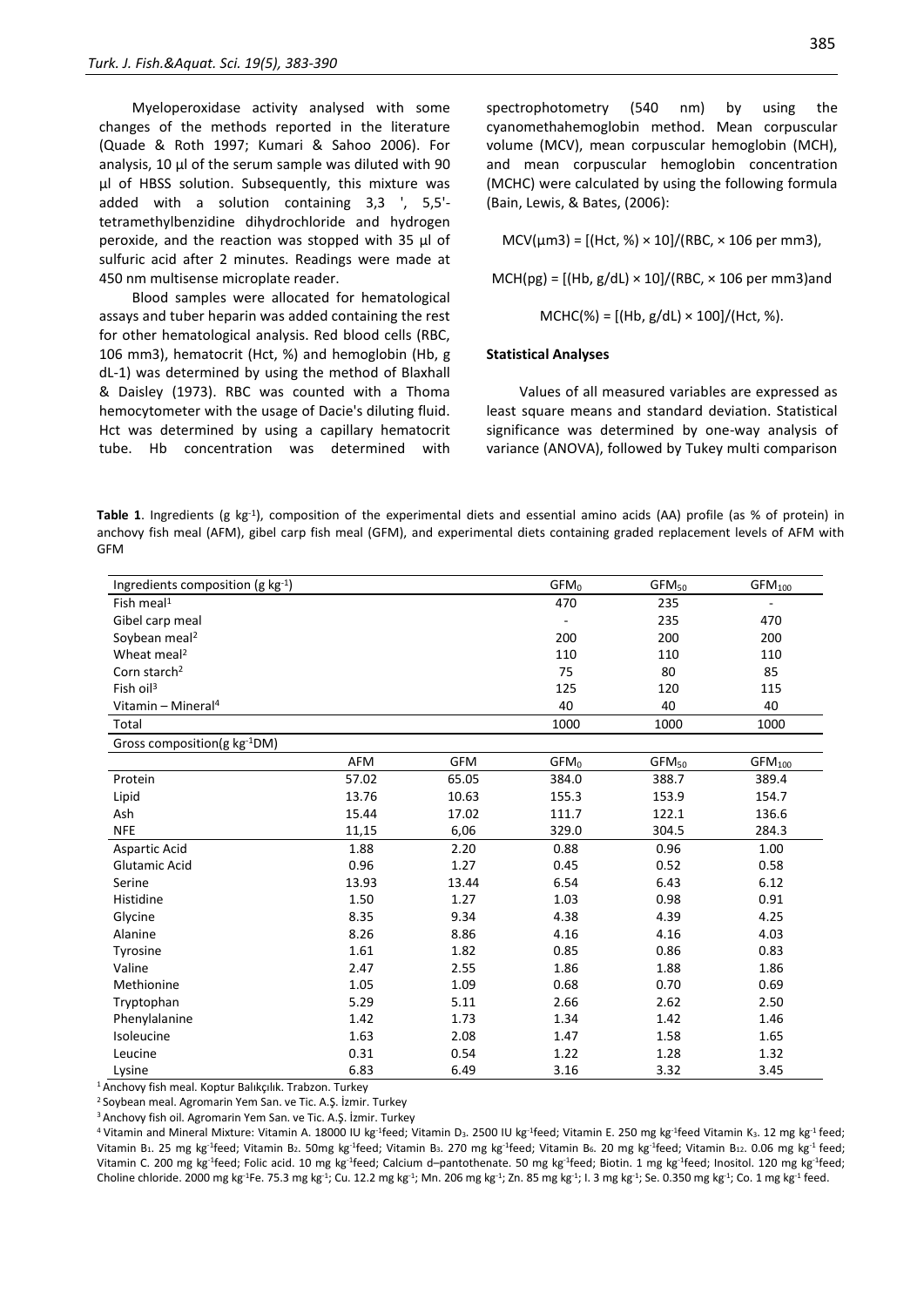test. Statistical significance was established at P<0.05.

# **Results**

# **Growth Performance**

No deaths occurred during the experiment. GFM treatment in the diet, significantly influenced the weight gain and the best growth performance was obtained in GFM100 group and was significantly different compared to GFM0 (P<0.05). The specific growth rate was increased by the amount of GFM in the feed and found significantly different between treatment groups (P<0.05). The lowest feed conversion ratio was obtained in GFM100 groups and found significantly different from GFM0 group (P<0.05). There were no significant differences between treatment groups for hepatosomatic index (P>0.05). Viscerosomatic index in GFM100 diets was significantly higher than GFM0 diet (P<0.05). (Table 2)

# **Digestibility of Feedstuffs**

The dry matter, protein and lipid digestibility coefficients are given in Table 3. The apparent

# **Fish Fillets Composition**

tested diets (P>0.05).

The fillet proximate composition of fish is shown in Table 4. Partial or complete replacement for AFM diets with GFM were also unaffected (P<0.05) in protein, lipid and ash content.

# **Blood Parameters**

Changes in hematological and biochemical variables when the AFM was partially or completely substitute with GFM are shown in Table 5. The replacement of AFM with GFM in diets for rainbow trout did not significantly affect the hematological parameters such as erythrocytes counts, hemoglobin, cell hemoglobin and mean cell hemoglobin concentration compared to the mean control group (P>0.05). Only the hematocrit value was slightly decreased in the GFM100 group and was significantly different from other groups (P<0.05).

Although the hematological parameters were not

**Table 2.** The growth performance of rainbow trout fed formulated diets containing GFM at graded replacement levels for AFM on protein unit basis over 60 days feeding trial

|                      | GFM <sub>0</sub>             | GFM <sub>50</sub>             | GFM <sub>100</sub>           |
|----------------------|------------------------------|-------------------------------|------------------------------|
| Initial weight $(g)$ | $4.51 \pm 0.07$ <sup>a</sup> | $4.66 \pm 0.09$ <sup>a</sup>  | $4.67 \pm 0.05$ <sup>a</sup> |
| Final weight (g)     | $8.42 \pm 0.99$ <sup>a</sup> | $9.01 \pm 1.67$ <sup>ab</sup> | $10.04 \pm 0.56^{\circ}$     |
| Weight gain (%)      | 84.77±3.65ª                  | 92.76±1.18 <sup>ab</sup>      | $99.30 \pm 6.40^b$           |
| Spesific growth rate | $1.28 \pm 0.08$ <sup>a</sup> | $1.45 \pm 0.03^b$             | $1.62 \pm 0.06$ <sup>c</sup> |
| Feed conversion rate | $1.15 \pm 0.05^{\rm b}$      | $1.09 \pm 0.01$ <sup>ab</sup> | $1.02 \pm 0.03$ <sup>a</sup> |
| Hepatosomatic index  | $1.76 \pm 0.05^{\circ}$      | $1.55 \pm 0.26$ <sup>a</sup>  | $1.78 \pm 0.29$ <sup>a</sup> |
| Viscerosomatic index | 17.90±1.97ª                  | 15.87±2.20 <sup>a</sup>       | 23.09±1.76 <sup>b</sup>      |

Values with the same letters as superscripts in the same row are not significantly different (P>0.05).

# **Table 3.** Apparent digestibility coefficients (ADCs) of experimental diet components

|            | GFM <sub>0</sub> | GFM <sub>50</sub> | GFM <sub>100</sub> |
|------------|------------------|-------------------|--------------------|
| Dry matter | 75.04±5.10       | 77.27±8.64        | 74.89±6.21         |
| Protein    | 93.42±4.14       | $95.22 \pm 6.49$  | 94.78±5.69         |
| Lipid      | 89.02±2.47       | 90.44±3.44        | 90.55±5.74         |

Values with the same letters as superscripts in the same row are not significantly different (P>0.05).

#### **Table 4.** Proximate composition of rainbow trout fillets fed with experimental diets for 60 days

|         | ${\sf GFM}_0$ | GFM <sub>50</sub> | GFM <sub>100</sub> |
|---------|---------------|-------------------|--------------------|
| Protein | 17.45         | 18.02             | 18.65              |
| Lipid   | 14.50         | 13.96             | 14.01              |
| Ash     | 1.16          | 0.97              | 1.03               |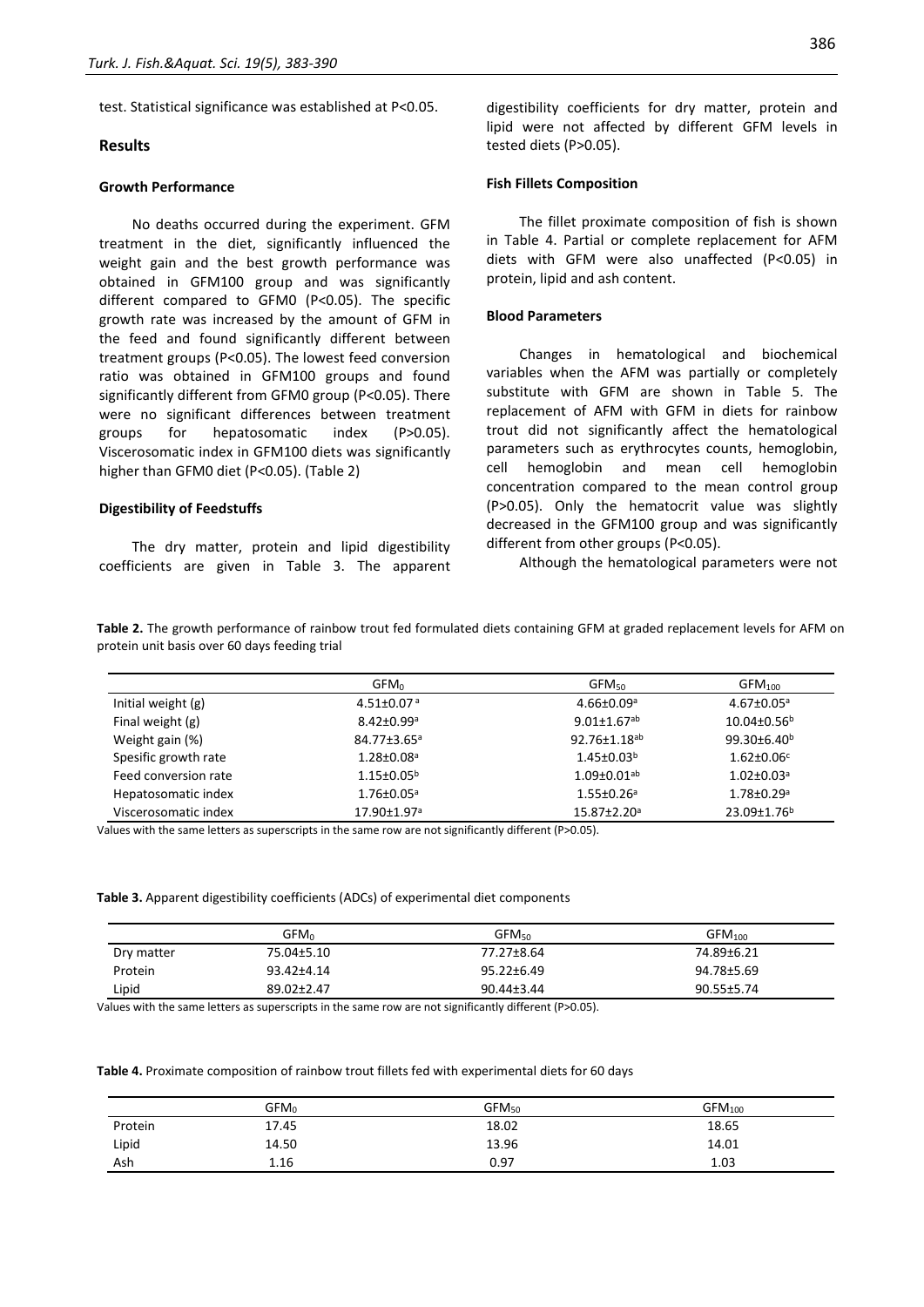affected have changed with the substitution of AFM with GFM, some biochemical parameters were found significantly different (Table 6). Serum glucose (GLU) value was higher in GFM100 group compared with GFM0 (P<0.05). Serum triglycerides (TRIG) value was found lower in GFM50 and GFM100 groups and significantly different from GFM0 (P<0.05). Albumin (ALB) was higher in GFM100 group compared with GFM0. Serum total protein (TPROT), cholesterol (CHOL), globulin (GLO), glutamic oxaloacetic transaminase (GOT), alkaline phosphatase (ALP), lysozyme activity (LIZ), myeloperoxidase activity (MPO) and super oxidase dismutase (SOD) values did not demonstrate significant differences between the experimental groups (P> 0.05).

# **Discussion**

The effects of dietary vegetable or animal protein source on growth performance, fatty acid profiles and some hematological and biochemical variables of rainbow trout have been evaluated in earlier studies (Güllü, Acar, Tezel, & Yozukmaz, 2014). However, using low level of FM in carnivorous fish diets is more complicated without reducing growth performance and animal health. Also, FM replacement by alternative plant stuffs may reduce amino acid content of diets and this can also effect the immune response (Li, Wang, Zheng, Jiang, & Xie, 2009). The current work is the first study addressing the effect of dietary GFM on growth performance, fatty acid profile, hematological and serum biochemical variables as a protein source in the diets of rainbow trout. The results of the present study showed that the totally replacement of AFM with GFM successfully implemented in rainbow trout diets without adverse effect on growth performance and feed utilization or fish health status. These results are overlap with Gümüş, (2010) who replaced the FM with sand smelt meal in diets for common carp, Cyprinus carpio up to 75%. Also, Spinelli, Mannken, & Stemberg, (1979) found no significant differences in growth performance of Coho salmon (Oncorhynchus kisutch)

fed with fly larvae meal as a source of protein in diets compared with FM based diet. Several other raw material of animal origin have been tested with various fish species for replacement of FM with limited rate. (Abdelghany, 2003; Güllü *et al*., 2014; Mugo-Bundi *et al*., 2015; Gasco *et al*., 2016). The limited use reason of these ingredients compared with FM was that the essential amino acid contents were poor and presence

**Table 5.** Blood parameters of rainbow trout fed formulated diets containing gibel carp fish meal at graded replacement levels for anchovy fish meal on protein unit basis over 60 days feeding trial

|                                                       | GFM <sub>0</sub>              | GFM <sub>50</sub>             | GFM <sub>100</sub>           |
|-------------------------------------------------------|-------------------------------|-------------------------------|------------------------------|
| Erythrocytes count (cel $\times$ 10 <sup>12</sup> /L) | $1.85 \pm 0.13$ <sup>a</sup>  | $1.71 \pm 0.05$ <sup>a</sup>  | $1.72 \pm 0.23$ <sup>a</sup> |
| Hematocrit (%)                                        | $32+1^{b}$                    | $32.67 \pm 0.57^b$            | 29.33±0.57 <sup>a</sup>      |
| Hemoglobin $(g/L)$                                    | $36.90 \pm 2.80$ <sup>a</sup> | 45.00±10.40 <sup>a</sup>      | 44.60±2.90 <sup>a</sup>      |
| Mean cell volume (fL)                                 | 864.30±38.3ª                  | $954.60 \pm 25.40^a$          | 862.40±100.1ª                |
| Mean cellular hemoglobin (pg/cell)                    | $20.04 \pm 3.02$ <sup>a</sup> | $26.38 \pm 6.54$ <sup>a</sup> | $26.43 \pm 5.16^a$           |
| Mean cellular hemoglobin concentration (g/L)          | 115.60±12.10 <sup>a</sup>     | 138.00±30.40 <sup>a</sup>     | 152.30±12.50 <sup>a</sup>    |

Values with the same letters as superscripts in the same row are not significantly different (P>0.05).

**Table 6.** Serum biochemical parameters of rainbow trout fed formulated diets containing gibel carp fish meal at graded replacement levels for anchovy fish meal on protein unit basis over 60 days feeding trial

|                      | $GFM_0$                      | GFM <sub>50</sub>               | GFM <sub>100</sub>           |
|----------------------|------------------------------|---------------------------------|------------------------------|
| GLU (µmol/L)         | $3.27 \pm 0.15^a$            | 2,96±0.41 <sup>a</sup>          | $3.99 \pm 0.42^b$            |
| TPROT $(g/L)$        | 32.70±3.50 <sup>a</sup>      | 37.40±4.20 <sup>a</sup>         | $35.10 \pm 2.50^a$           |
| TRIG (µmol/L)        | $0.75 \pm 0.03^b$            | $0.56 \pm 0.06^{\circ}$         | $0.59 \pm 012$ <sup>a</sup>  |
| CHOL (µmol/L)        | $5.43 \pm 0.15^a$            | $5.57 \pm 0.44$ <sup>a</sup>    | $5.36 \pm 0.27$ <sup>a</sup> |
| ALB $(g/L)$          | $6.10 \pm 0.70$ <sup>a</sup> | $7.10\pm0.70^{ab}$              | $7.40{\pm}0.05^{\rm b}$      |
| $GLO$ (g/L)          | 28.10±3.00 <sup>a</sup>      | 29.70±3.00 <sup>a</sup>         | 27.70±2.00 <sup>a</sup>      |
| GOT (µkat/L)         | $1.67 \pm 0.28$ <sup>a</sup> | $1.71 \pm 0.19$ <sup>a</sup>    | $1.90 \pm 0.26$ <sup>a</sup> |
| GPT (µkat/L)         | $0.39 \pm 0.03^b$            | $0.29 \pm 0.05$ <sup>a</sup>    | $0.29 \pm 0.02$ <sup>a</sup> |
| $ALP$ ( $\mu$ kat/L) | $0.86 \pm 0.07$ <sup>a</sup> | $0.96 \pm 0.12$ <sup>a</sup>    | $0.90 \pm 0.13$ <sup>a</sup> |
| $LIZ$ (nkat/L)       | 173.17±7.67ª                 | $174.33 \pm 23.17$ <sup>a</sup> | 174.17±20.17ª                |
| MPO (nkat/L)         | $17+1.17a$                   | $17.16 \pm 0.33$ <sup>a</sup>   | $17.17 \pm 1.00^a$           |
| SOD (nkat/L)         | $1.51 \pm 0.07$ <sup>a</sup> | $1.52 \pm 0.05^a$               | $1.51 \pm 0.07$ <sup>a</sup> |

Values with the same letters as superscripts in the same row are not significantly different (P>0.05). GLU.glucose; TPROT.total protein; Trıg. triglyceride; CHOL.cholesterol; ALB.albumin; GLO = globulin; GOT = glutamic oxaloacetic transaminase; GPT = glutamic pyruvic transaminase; ALP = alkaline phosphatase; LIZ = lyzosme activity; MPO = myeloperoxidase activity; SOD = Superoxide dismutase activity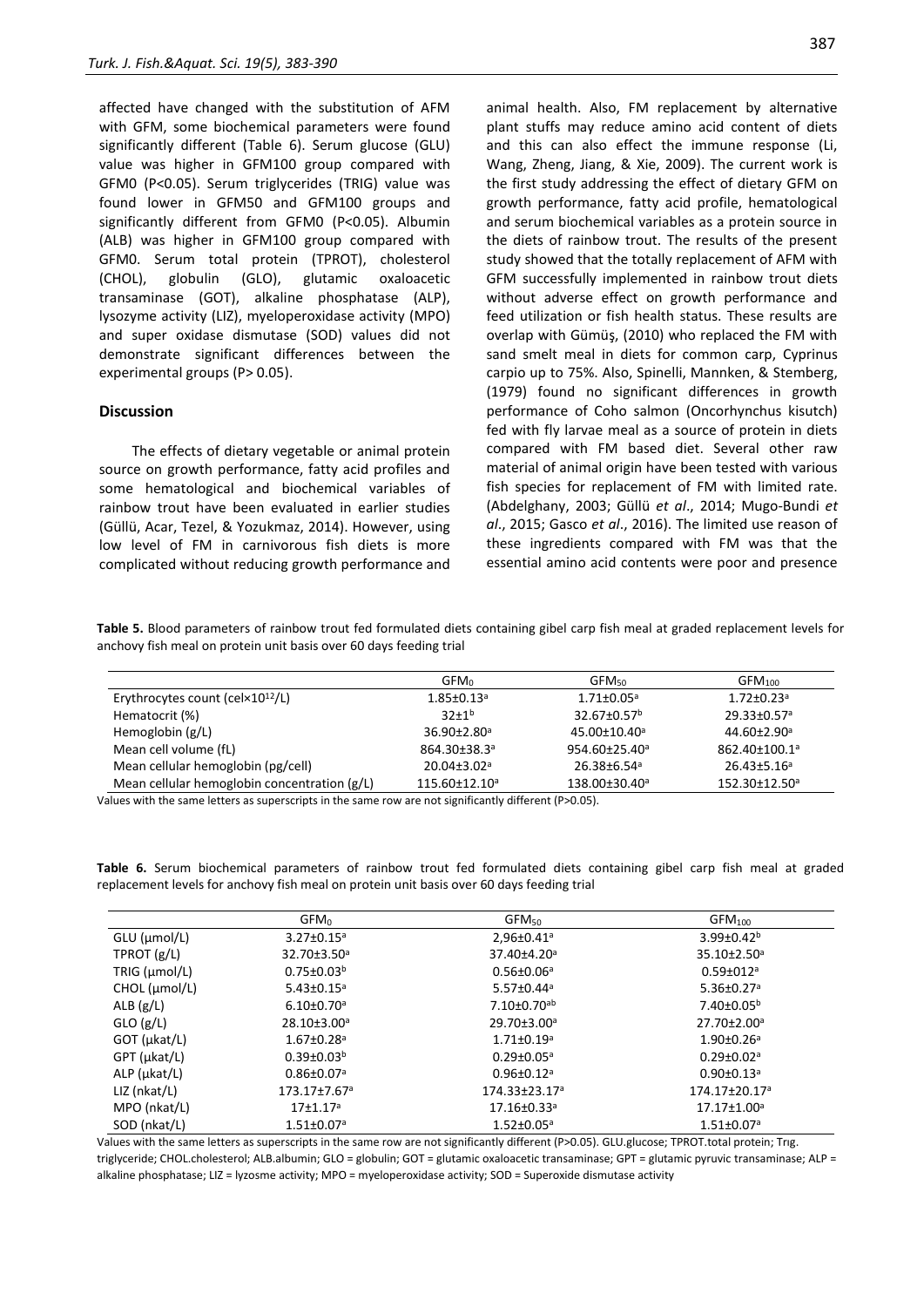of chitin to FM. The advantage of GFM used in the present study compared with AFM was that the essential amino acid contents were similar without anti-nutritional factors. No significant differences were observed in dry-matter digestibility when rainbow trout fed different GFM rates. To the best of our knowledge, there is no study on the digestibility of diets formulated using GFM. However, previous studies reported the low dry-matter digestibility of feedstuffs related with fiber and ash content (McGoogan & Reigh, 1996; Bureau, Harris, & Cho 1999). The current values of the study are comparable with those reported for herring meal (94.9%), menhaden meal (89.9%) and poultry by-product meal (95.9%) in rainbow trout. (Sugiura, Dong, Rathbone, & Hardy,1998). The high protein digestibility values in this study explain with the availability coefficients of amino acids tend to reflect the apparent protein digestibility of highly digested feed ingredients (Zhou, Tan, Mai, & Liu, 2004; Wu, Liu, Tian, Mai, &Yang, 2006).

Haematological and serum biochemical parameters help to understand fish health status, nutritional quality and rearing conditions of fish (Cnaani, Tinman, Avidar, Ron, & Hulata 2004; Fazio, Filiciotto, Marafiotti, Di Stefano, Essenza, Placenti, Buscaino, Piccione, & Mazzola 2012; Shi, Zhang, Gao, Peng, & Zhang, 2015). In the present study, replacement of AFM with GFM showed no haematological abnormalities in rainbow trout juveniles. Similar results were obtained by Abdelghany, (2003), when used gambusia meal in tilapia diets. Some biochemical parameters such as glucose level in GFM100 groups showed differences compared with other experimental groups. Increased serum glucose level showed that GFM have no adverse effect on energy metabolism in fish (Zhou, Mai, Tan, & Liu, 2005). Total serum protein is a key indicator in the metabolism of diet, and its reduction is likely due to decrease in digestion and dietary metabolism. In the present study, serum total protein values showed no significant differences between the experimental groups. These findings consistent with previous results on the substation of animal based protein in rainbow trout diets (Güllü *et al*., 2014). Also, a decreasing trend were obtained by Farhangi & Carter (2001) when FM substitute with lupin meal in rainbow trout diets. These caused by digestible amino acid content of protein sources in raw material used in diets. There were no significant differences in total cholesterol across the all treatments. This suggests the culture system provided optimal conditions for growth. Blood cholesterol levels are affected by various factors such as cholesterol metabolism and feed consumption (Tocher, Bendiksen, Campbell, & Bell, 2008). The combination of animal protein in the test diet might have avoided hypocholesterolemic effects as reported in other studies involving plant-based fish meal replacement (Chen, Wooster, Getchell, Bowser, & Timmons 2003; Borgeson, Racz, Wilkie, White, & Drew, 2006; Soltan, Hanafy, & Wafa, 2008; Lim & Lee, 2009). Liver enzymes rise in the blood serum due to case of damage to the cell membrane. Also, some physiological and environmental factors including diets, ambient temperature, fish age, and salinity affect the levels and activities of serum enzymes (Costillas & Smith 1997). In aquaculture, these enzymes (such as GOT, GPT, ALP) can be used to determine the liver lesion (Soltanzadeh, Esmaeili Fereidouni, Ouraji, & Khalili, 2016). In the present study, there were no significant differences in the liver enzymes activity in the experimental groups. Studies on Nile tilapia, Oreochromis niloticus showed no significant differences on liver enzymes when fish meal replace with knife fish Chitala ornata meal in diets (Abarra *et al*., 2016).

The main goal of the present study were GFM obtained from a invasive species can be used totally in diets for rainbow trout juveniles without adverse effect on growth performance, fillet proximate composition and fish health. Hereby, non-economic species can be used industrially. Further studies is highly suggested can totally controlled production of this invasive species and used in aqua feed industry to reduce FM price.

# **Acknowledgements**

This study was supported by Kastamonu University Scientific Research Project Fund (Project No: KÜ-BAP01/2016-26). The authors wish to thank Nail ÜÇYOL for his help.

# **References**

- Abarra, S.T., Velasquez, S.F., Guzman, K.D., Felipe, J.F., Tayamen, M.M., & Ragaza J.A. (2016). Replacement of fishmeal with processed meal from knife fish Chitalaornata in diets of juvenile Nile tilapia Oreochromis niloticus. Aquaculture Reports, 5, 76-83. https://doi.org/10.1016/j.aqrep.2017.01.001
- Abdelghany, A.E. (2003). Partial and complete replacement of fish meal with gambusia meal in diets for red tilapia 'Oreochromis niloticus × O. mossambicus'. Aquaculture Nutrition, 9, 145-154. https://doi.org/10.1046/j.1365- 2095.2003.00234.x
- Alder, J., Campbell, B., Karpouzi, V., Kaschner, K., & Pauly, D. (2008). Forage fish: From ecosystems to markets. Annual Review of Environment and Resources, 33, 153- 166.

https://doi.org/10.1146/annurev.environ.33.020807.14 3204

- AOAC (Association of Official Analytical Chemists) (2003). Official methods of analysis. AOAC, Gaithersburg, Maryland, USA.
- Aral, O., Agiragac, C., & Yiğit, M. (1999). A Research on the Use of Mediterranean Mussel in Feed for Rainbow Trout (*Oncorhynchus mykiss* W-1782). Turkish Journal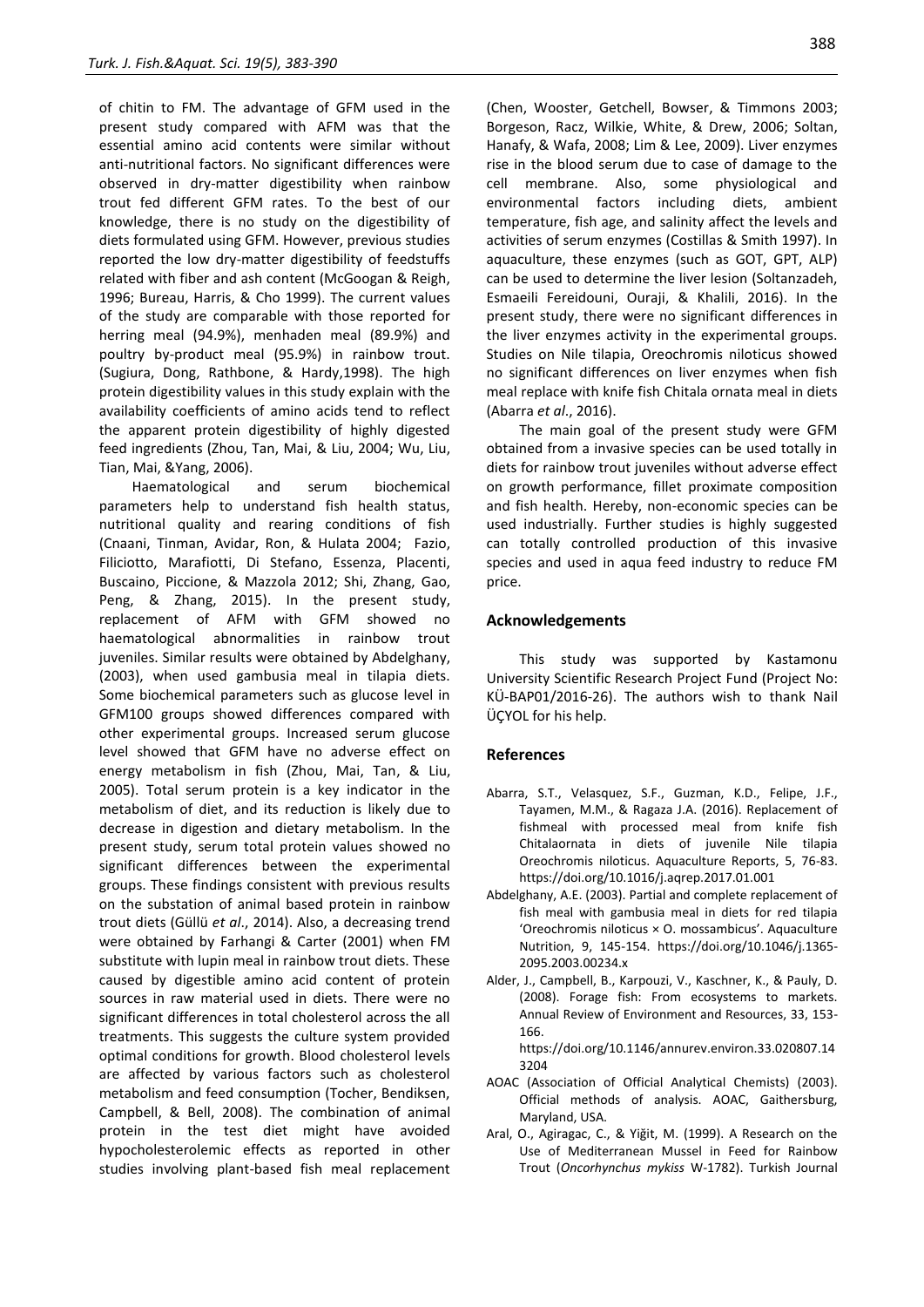of Veterinary Sciences, 23, 23-27.

- Atalay, M., Kırankaya, A.Ş., & Ekmekçi, F.G. (2017). The current status of gibel carp and sand smelt in Turkey's inland fisheries. Yunus Research Bulletin, 1, 41-57.
- Baba, E., Acar Ü., Yılmaz, S., Öntaş, C., & Kesbiç, O.S. (2017). Pre-challenge and post-challenge haemato‐immunological changes in Oreochromis niloticus (Linnaeus, 1758) fed argan oil against Lactococcus garvieae. Aquaculture Research, 48, 4563- 4572.

https://doi.org/10.1016/j.aquaculture.2016.08.023

- Baba, E., Acar, Ü., Öntaş, C., Kesbiç, O.S., & Yılmaz, S. (2016). Evaluation of Citrus limon peels essential oil on growth performance, immune response of Mozambique tilapia Oreochromis mossambicus challenged with Edwardsiella tarda. Aquaculture, 465, 13-18. https://doi.org/10.1016/j.aquaculture.2016.08.023
- Bain, B.J., Lewis, S.M., & Bates I. (2006). Basic haematological techniques. In S.M. Lewis, B.J. Bain, & I. Bates (Eds.), Dacie and Lewis practical haematology 10th edn. (pp. 26–54) Philadelphia PA, USA, Churchill Livingstone Elsevier,
- Borgeson, T., Racz, V., Wilkie, D., White, L., & Drew, M. (2006). Effect of replacing fishmeal and oil with simple or complex mixtures of vegetable ingredients in diets fed to Nile tilapia (Oreochromis niloticus). Aquaculture Nutrition, 12, 141–149.

https://doi.org/10.1111/j.1365-2095.2006.00394.x

- Bureau, D.P., Harris, A.M., & Cho, C.Y. (1990). Apparent digestibility of rendered animal protein ingredients for rainbow trout (*Oncorhynchus mykiss*). Aquaculture, 180, 345–358. https://doi.org/10.1016/S0044- 8486(99)00210-0
- Cashion, T., Le Manach, F., Zeller, D., & Pauly, D. (2017). Most fish destined for fishmeal production are food-grade fish. Fish and Fisheries, 18(5), 837-844. https://doi.org/10.1111/faf.12209
- Chen, C., Wooster, G.A., Getchell, R.G., Bowser, P.R., & Timmons, M.B. (2003). Blood chemistry of healthy, nephrocalcinosis-affected and ozone-treated tilapia in are circulation system with application of discriminant analysis. Aquaculture, 218, 89–102. https://doi.org/10.1016/S0044-8486(02)00499-4
- Cnaani, A., Tinman, S., Avidar, Y., Ron, M., & Hulata, G. (2004). Comparative study of biochemical parameters in response to stress in Oreochromis aureus, O. mossambicus and two strains of O. niloticus. Aquaculture Research, 35, 1434-1440. https://doi.org/10.1111/j.1365-2109.2004.01167.x
- Costillas, E., & Smith, L.S. (1997). Effect of stress on blood coagulation and hematology rainbow trout (Salmo gairdneri). Journal of Fish Biololgy, 10, 481–491. https://doi.org/10.1111/j.1095-8649.1977.tb04081.x
- FAO. (2016). The State of World Fisheries and Aquaculture 2016. Contributing to Food Security and Nutrition for All. Rome.
- Farhangi, M., & Carter, C.G. (2001). Growth, physiological and immunological responses of rainbow trout (*Oncorhynchus mykiss*) to different dietary inclusion levels of dehulled lupin (Lupinus angustifolius). Aquaculture Research, 32, 329-340. https://doi.org/10.1046/j.1355-557x.2001.00044.x
- Fazio, F., Filiciotto, F., Marafioti, S., Di Stefano, V., Assenza, A., Placenti, F., & Mazzola, S. (2012). Automatic analysis to assess haematological parameters in farmed gilthead

sea bream (Sparus aurata Linnaeus, 1758). Marine and Freshwater Behaviour and Physiology, 45(1), 63-73. doi.org/10.1080/10236244.2012.677559

- Furukawa, A. (1966). On the acid digestion method for the determination of chromic oxide as an index substance in the study of digestibility of fish feed. Nippon Suisan Gakkaishi, 32, 502-506.
- Gasco, L., Henry, M., Piccolo, G., Marono, S., Gai, F., Renna, M., Lussiana, C., Antonopoulou, E., Mola, P., & Chatzifotis, S. (2016). Tenebrio molitor meal in diets for European sea bass (Dicentrarchus labrax L.) juveniles: growth performance, whole body composition and in vivo apparent digestibility. Animal Feed Science and Technolgy, 220, 34–45. https://doi.org/10.1016/j.anifeedsci.2016.07.003
- Gaylord, T.G., Barrows, F.T., Teague, A.M., Johansen, K.A., Overturfand, K.E., & Shepherd, B. (2007). Supplementation of taurine and methionine to all-plant protein diets for rainbow trout (*Oncorhynchus mykiss*). Aquaculture, 269(1), 514-524. https://doi.org/10.1016/j.aquaculture.2007.04.011
- Güllü, K., Acar, Ü., Tezel, R., & Yozukmaz, A. (2014). Replacement of Fish Meal with Fish Processing byproduct Silage in Diets for the Rainbow Trout, *Oncorhynchus mykiss*. Pakistan Journal of Zoology, 46(6), 1697-1703.
- Gümüş, E. (2010). Effect of Replacement of Fishmeal with Sand Smelt (Atherina boyeri) Meal on Growth, Feed Utilization and Body Composition of Mirror Carp Fry (Cyprinus carpio). Kafkas Üniversitesi Veteriner Fakültesi Dergisi, 17(3), 363-369.

https://doi.org/10.9775/kvfd.2010.3418

- Hardy, R.W., & Tacon, A.G.J. (2002). Fish meal: historical uses, production trends and future Outlook for supplies. In R.R. Stickney & J.P. MacVey (Eds.), Responsible Marine Aquaculture (pp.311–325). New York, USA, CABI Publishing, 395 pp.
- Kesbiç, O. S., Acar, Ü., Yigit, M., Bulut, M., Gültepe, N., & Yilmaz, S. (2016). Unrefined Peanut Oil as a Lipid Source in Diets for Juveniles of Two-banded Seabream Diplodus vulgaris. North American Journal of Aquaculture, 78(1), 64-71.

http://dx.doi.org/10.1080/15222055.2015.1095829

- Kumari, J., & Sahoo, P.K., 2006. Dietary Levamisole Modulates the Immune Response and Disease Resistance of Asian Catfish Clarias batrachus (Linnaeus). Aquaculture Research, 37, 500-509.
- Li, K., Wang, Y., Zheng, Z., Jiang, R., & Xie, N. (2009). Replacing fishmeal with rendered animal protein ingredients in diets for Malabar grouper, Epinephelus malabaricus, reared in net pens. Journal of World Aquaculture Society, 40, 67–75. https://doi.org/10.1111/j.1749- 7345.2008.00227.x
- Lim, S., & Lee, K. (2009). Partial replacement of fish meal by cottonseed meal and soybean meal with iron and phytase supplementation for parrot fish Oplegnathus fasciatus. Aquaculture, 290, 283–289. https://doi.org/10.1016/j.aquaculture.2009.02.018

Lusková, V., Lusk, S., Halačka, K., & Vetešník, L. (2009). *Carassius auratus gibelio* ─ The most successful invasive fish in waters of the Czech Republic. Russian Journal of Biological Invasions, 1(3), 176-180. https://doi.org/10.1134/S2075111710030069

McGoogan, B.B., & Reigh, R.C. (1996). Apparent digestibility of selected ingredients in red drum (Sciaenops